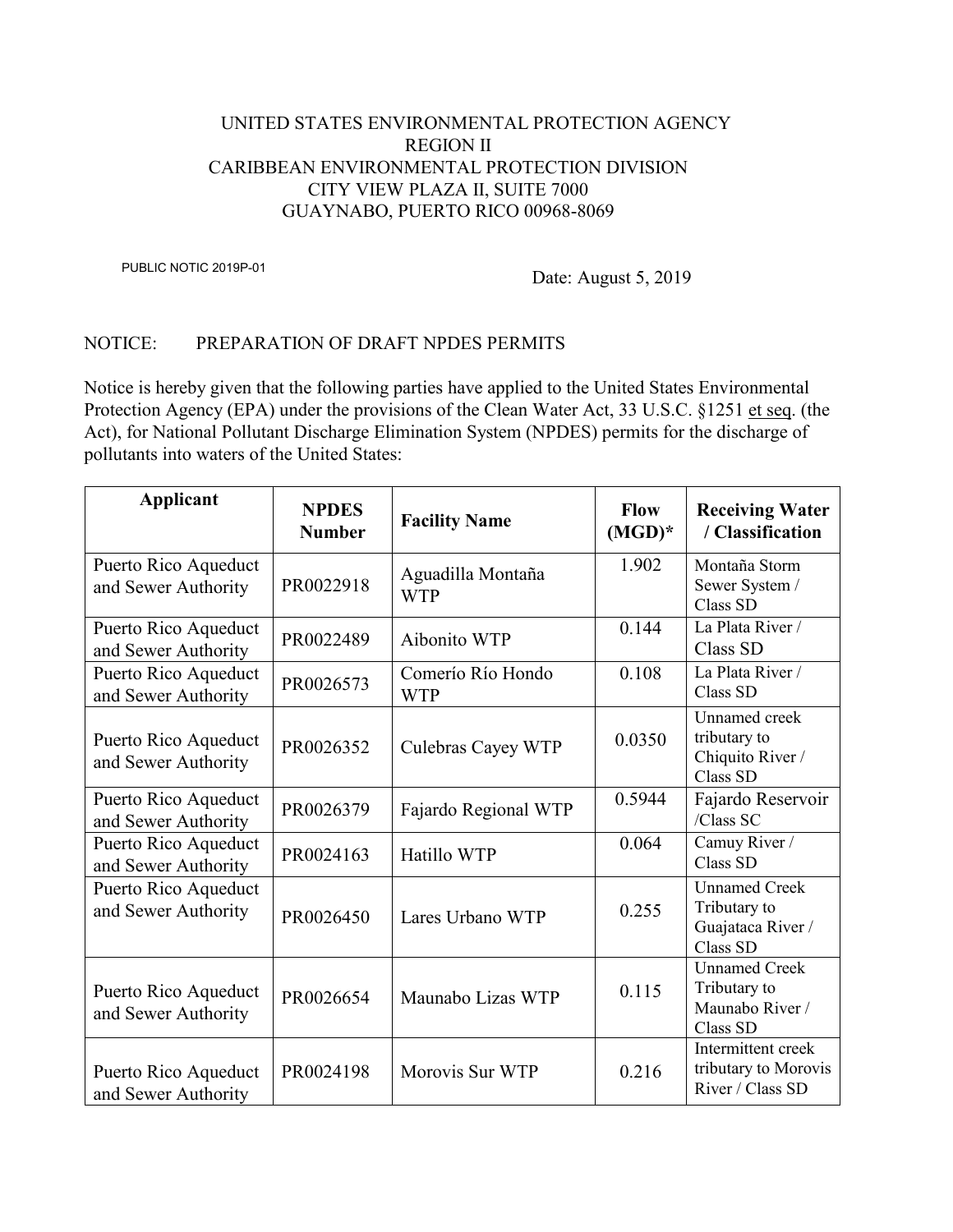| Puerto Rico Aqueduct<br>and Sewer Authority | PR0023761 | Santa Isabel WWTP | 5.5    | Caribbean Sea /<br>Class SC                                               |
|---------------------------------------------|-----------|-------------------|--------|---------------------------------------------------------------------------|
| Puerto Rico Aqueduct<br>and Sewer Authority | PR0022411 | Sergio Cuevas WTP | 6.0    | <b>Intermittent Creek</b><br>Tributary to<br>Variante Creek /<br>Class SD |
| Puerto Rico Aqueduct<br>and Sewer Authority | PR0025801 | Tibes WTP         | 0.0048 | <b>Unnamed Creek</b><br>tributary to<br>Portugues River /<br>Class SD     |
| Puerto Rico Aqueduct<br>and Sewer Authority | PR0024155 | Utuado WTP        | 0.144  | Jordan Creek /<br>Class SD                                                |

\* Million gallons per day (MGD)

This notice is being given to inform the public that EPA has prepared draft NPDES permits for the above referenced facilities. These draft permits contain effluent limitations, standards, prohibitions and other conditions necessary to carry out the provisions of the Act. If, after the conclusion of the proceeding summarized below, the Regional Administrator of Region 2 of EPA makes a final decision to issue the permits, the applicants will be required to comply with all the conditions in those permits.

The draft permits prepared by EPA are based on the respective administrative records. Among other documents, the administrative record required by 40 CFR 124.9, consists of the application, draft NPDES permit, and statement of basis or fact sheet describing the basis for the conditions in the draft permit. All data submitted by the applicant is available as part of the administrative record.

The administrative record is on file at the EPA Region 2 Caribbean Environmental Protection Division office in City View Plaza II, Suite 7000, #48 RD. 165 Km, 1.2 Guaynabo, Puerto Rico 00968-8069 and may be inspected and photocopied at a cost of \$0.15 per page at any time between 8:30 A.M. and 4:00 P.M., Monday through Friday. A copy of the draft permits and fact sheets may be obtained by writing to the above address or by calling (787) 977-5870. The draft permit and fact sheet are also available on the EPA website at the following web address:

## <https://www.epa.gov/npdes-permits/puerto-rico-npdes-permits>

Interested persons may submit written comments on the draft permits to Chief, Clean Water Regulatory Branch, U.S. EPA Region 2, 290 Broadway, 24<sup>th</sup> Floor, New York, NY 10007. All comments must be submitted by no later than 30 days from the date of this notice.

All persons may provide comments during the public comment period. If the EPA finds that comments timely submitted appear to raise substantial new questions, EPA may reopen the public comment period for that permit.

Any interested persons may request a public hearing on these documents. Any request for a public hearing under 40 C.F.R. §124.11 on EPA's draft permits shall be in writing, state the nature of the issues proposed to be raised in the hearing, and be submitted to the Director, Caribbean Environmental Protection Division Office City View Plaza II, Suite 7000, #48 RD. 165 Km, 1.2 Guaynabo, Puerto Rico